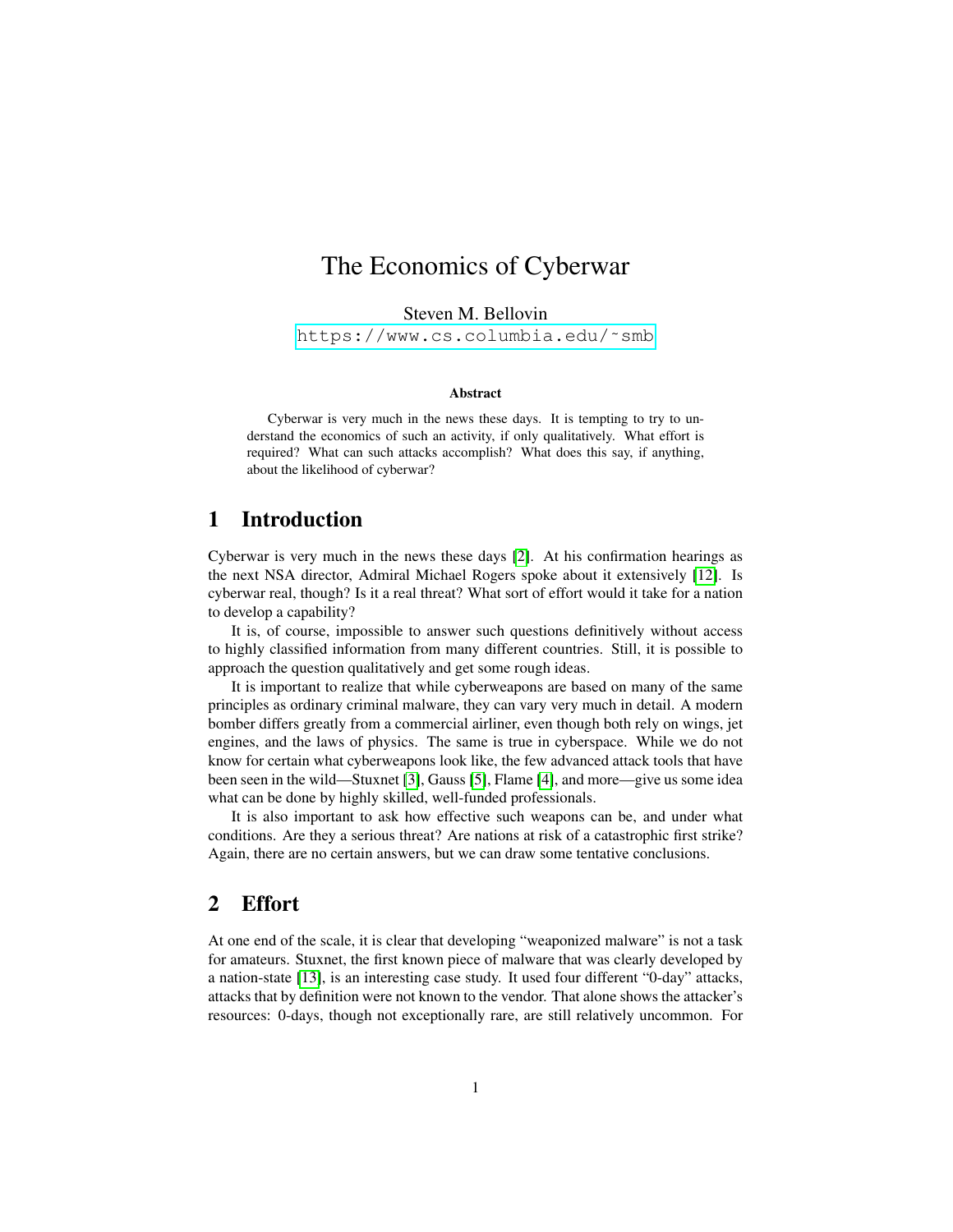one party to have four of them—four that it was willing to use in a single attack suggests that there were many more in its arsenal. There is another conclusion that we can draw: it took that many 0-days to attack such a hard target. If that observation is more generally true, that it takes a lot of effort to launch a successful cyberattack against a well-defended target—in this case, a uranium centrifuge plant whose computers were isolated by an "air gap"—it suggests that cyberwar is not as easy as some would portray it, and that World War C cannot be launched by a couple of bored teenagers who have run out of pizza.

Flame [\[4\]](#page-4-4) showed sophistication of a different type: it used a previously-unknown cryptanalytic technique as part of its attack. Again, this is something that is beyond the ability of most governments, let alone of terrorist groups.

To be sure, more ordinary techniques will often suffice. Press reports based on the Snowden documents suggest that the NSA has hijacked ordinary botnets and used them to gather intelligence [\[10\]](#page-4-6). Botnets rarely affect secure networks, except by accident; consequently, a militarized bonnet is more useful for lesser targets. Still, there are plenty of those. Much of the cyberespionage attributed to China appears to have been carried out with tools of this grade. Indeed, the attack on the New York Times (itself generally blamed on the Chinese [\[9\]](#page-4-7)) was apparently carried out by a "B-team" of attackers; their poor operational security practices suggest a less-than-professional effort. It should be noted even military targets can be penetrated this way, especially if their networks aren't properly run. A recent penetration of a U.S. Navy network, attributed to Iran [\[6\]](#page-4-8), was "enabled by vulnerabilities that were discovered and exploited in older systems and network architecture"; there was apparently little internal security, and a common attack technique known as "SQL injection" was apparently used. These attackers may or may not have been extremely skilled, but the initial penetration was of a type very commonly used by ordinary criminals.

There is thus a wide range of abilities needed; a lot depends on the target of the attack. Flipping that around, defense can succeed, at least against all but the strongest attackers. This is in marked contrast not only to the threat of nuclear war, where no defenses seem feasible, but also to the common wisdom about cyberwar.

# 3 Effectiveness

Assume that an attack can be launched. How damaging might it be?

Libecki has published one of the more thorough analyses [\[8\]](#page-4-9). He suggests that such software is better seen as a tactical weapon rather than as a strategic one. He bases this largely on the unpredictability of the effect of an attack; a minor change in configuration, software version, patch level, etc., of the target network can render the attack futile.

There is another factor to consider: the response of the defenders. If a system or network crashes, the operators and system administrators will try to bring it back up. They'll use backup media, monitors to detect ongoing attacks, changes in firewall rules, etc. These efforts won't always succeed, of course, but they won't always fail, and the more time the defenders have, the more likely they are to prevail. Again, this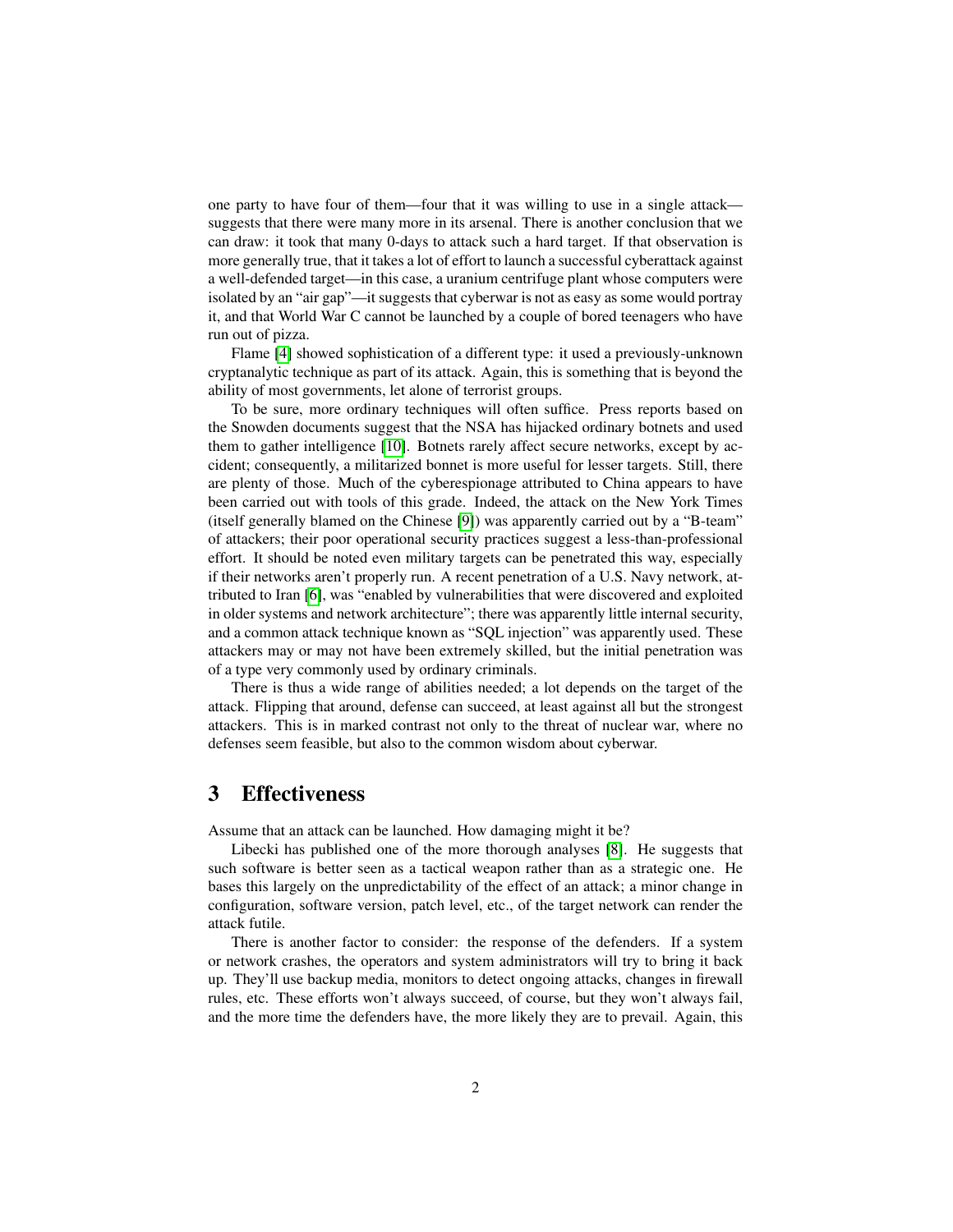demonstrates the role of defense. It also underscores Libicki's thesis that cyberweapons are better relegated to a tactical role.

There is one important exception, though: if a computer is connected to a physical system—SCADA systems are the obvious example—serious physical damage can be done before the attack is repelled. That is, the target network may be back up after a few hours or days; in the interim, however, the chemical plant has exploded or the nuclear reactor has melted down. A consequence of this is that such systems require far more protection than ones where the effects of misbehavior can be corrected. The financial system, as critical as it is, would seem to fall into the category of systems where rapid recovery is an acceptable second choice to a strong defense.

All that said, a sophisticated attacker with ample resources may be able to transcend the tactical role. If intelligence is good enough to know about configuration changes, the attacker's methods could change in response. (I note that excellent intelligence is necessary to attack any well-defended target. Indeed, that is one of the most striking aspects of Stuxnet and Gauss [\[5\]](#page-4-3): they were very precisely aimed, which in turn demonstrated how much was known about their target networks. Regardless of how this information was gathered—spies, cyberspies, or good analysis—the attackers had the information and used it.) Similarly, recovery efforts can be thwarted by adaptive attacks, or by attack software that wormed its way into the target systems so long ago that all useful backups are themselves infected.

This approach—ongoing, long-term involvement with possible targets—is expensive. It's especially expensive if done for a significant number of targets; this of course means that a poorer attacker is less able to do it. Conversely, a nation with the resources and skills to automate the process, to continuously gather detailed intelligence, and to "prepare the battlefield" will have a significant advantage.

Long-term involvement poses its own set of risks for the attacker, because it permits different defensive strategies. Not unreasonably, today's intrusion detection systems are designed to detect today's attacks, whether they're direct or "low and slow" [\[14\]](#page-4-10). Generally, though, these systems are intended to react quickly, as soon as there is hard evidence of a problem.

A penetration designed for long-term monitoring does not have to be found immediately; rather, it has to be found before it's used. This means that expensive scans can be employed to find the problem, because they can be done infrequently. Alternatively, routine reinstallation of the operating system and applications, across the board, can be done at irregular intervals, to try to flush out the problem. Long-term monitoring of communications, especially after exactly the sort of configuration changes that would be of interest to attackers, might also prove profitable.

# 4 Conclusion

Cyberwar is not an all-or-nothing proposition. The biggest single variable is probably the total resources of the attacker, with its technical sophistication close behind. A lesser attacker than a superpower—a smaller country, a terrorist group, a gang of idle 20-somethings—can undoubtedly cause damage, even serious damage; however, the scale is not likely to be catastrophic, and the actual effects will be hard to predict in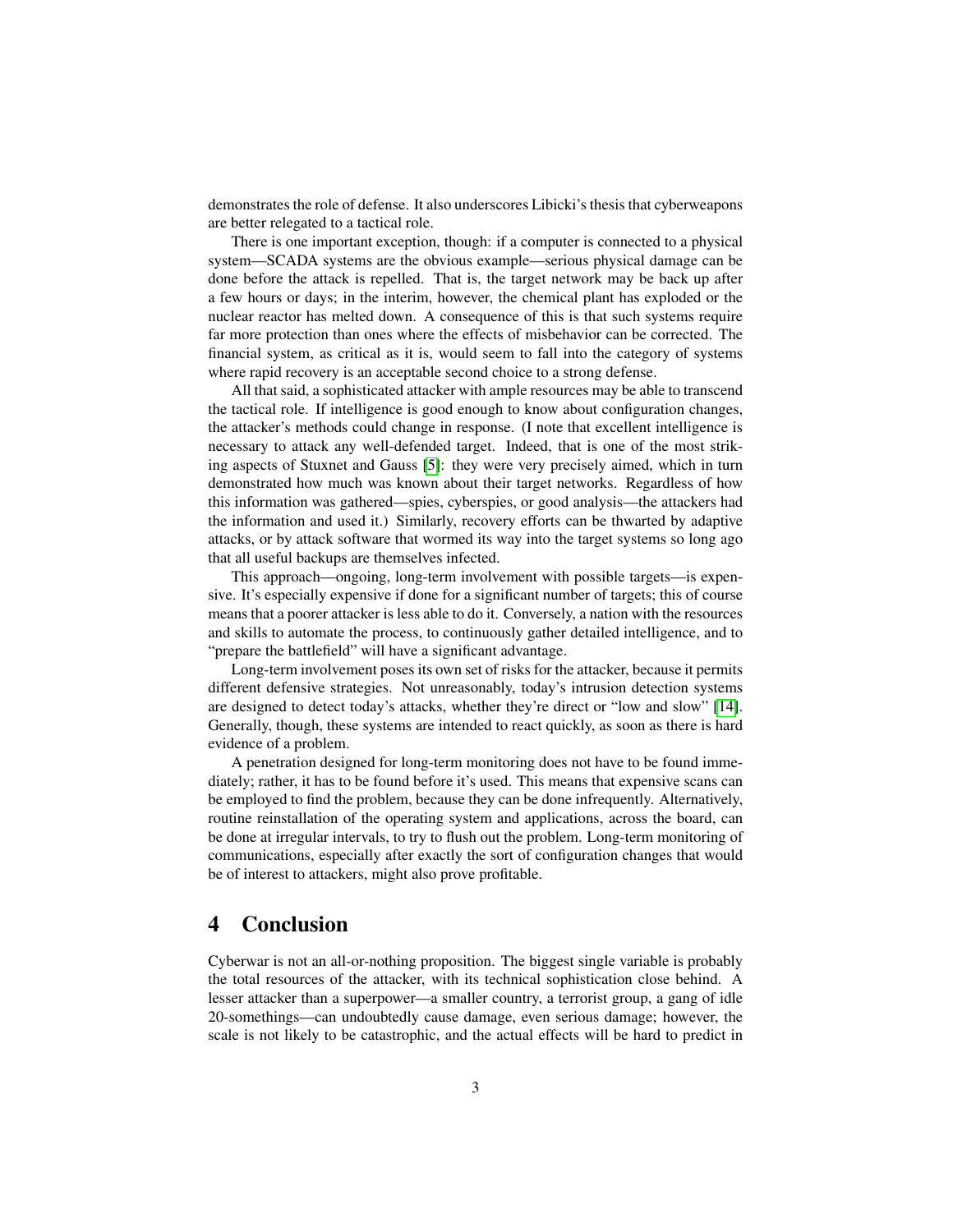

<span id="page-3-0"></span>Figure 1: The significance of denial of service attacks. ([https://xkcd.com/](https://xkcd.com/932/) [932/](https://xkcd.com/932/))

advance. By the same token, strong defenses, in the form of system configurations, good system administration, proper backups, and accurate intrusion detection systems [\[7\]](#page-4-11), are a good counter. It remains unclear who would win if a high-end offense were to take on a high-end defense.

As noted earlier, this suggests a different policy approach than many countries seem to be following. Rather than stressing offense, countries should concentrate on defense and intrusion detection. It's more scalable (one well-written web server can run on millions of computers); additionally, a good defense will likely prevail against almost all attackers.

Some would say that distributed denial of service attacks (DDoS) are an exception. Indeed, such attacks have been carried out as part of a conflict, e.g., in Estonia [\[11\]](#page-4-12). Although these attacks can be serious, they do not cause physical damage to SCADA-controlled chemical plants. More often, they're similar in effect to vandalism (see Figure [1\)](#page-3-0). Furthermore, improving our defenses—that is, protecting *all* computer systems, world-wide—will deny the would be DDoSer the wherewithal to carry out the attack. Helping everyone helps ourselves.

Finally, it should be noted that wars do not break out simply because one side has a new weapon [\[1\]](#page-3-1). Rather, they occur because of underlying enmity or tension. A "digital Peal Harbor" is likely to occur under the same circumstances as the kinetic Pearl Harbor attack of 1941: when two nations are already at the brink of war.

#### References

<span id="page-3-1"></span>[1] Steven M Bellovin. "Military Cybersomethings". In: *IEEE Security & Privacy* 11.3 (May 2013), p. 88. URL: [https : / / ieeexplore . ieee . org /](https://ieeexplore.ieee.org/stamp/stamp.jsp?tp=&arnumber=6521321) [stamp/stamp.jsp?tp=&arnumber=6521321](https://ieeexplore.ieee.org/stamp/stamp.jsp?tp=&arnumber=6521321).